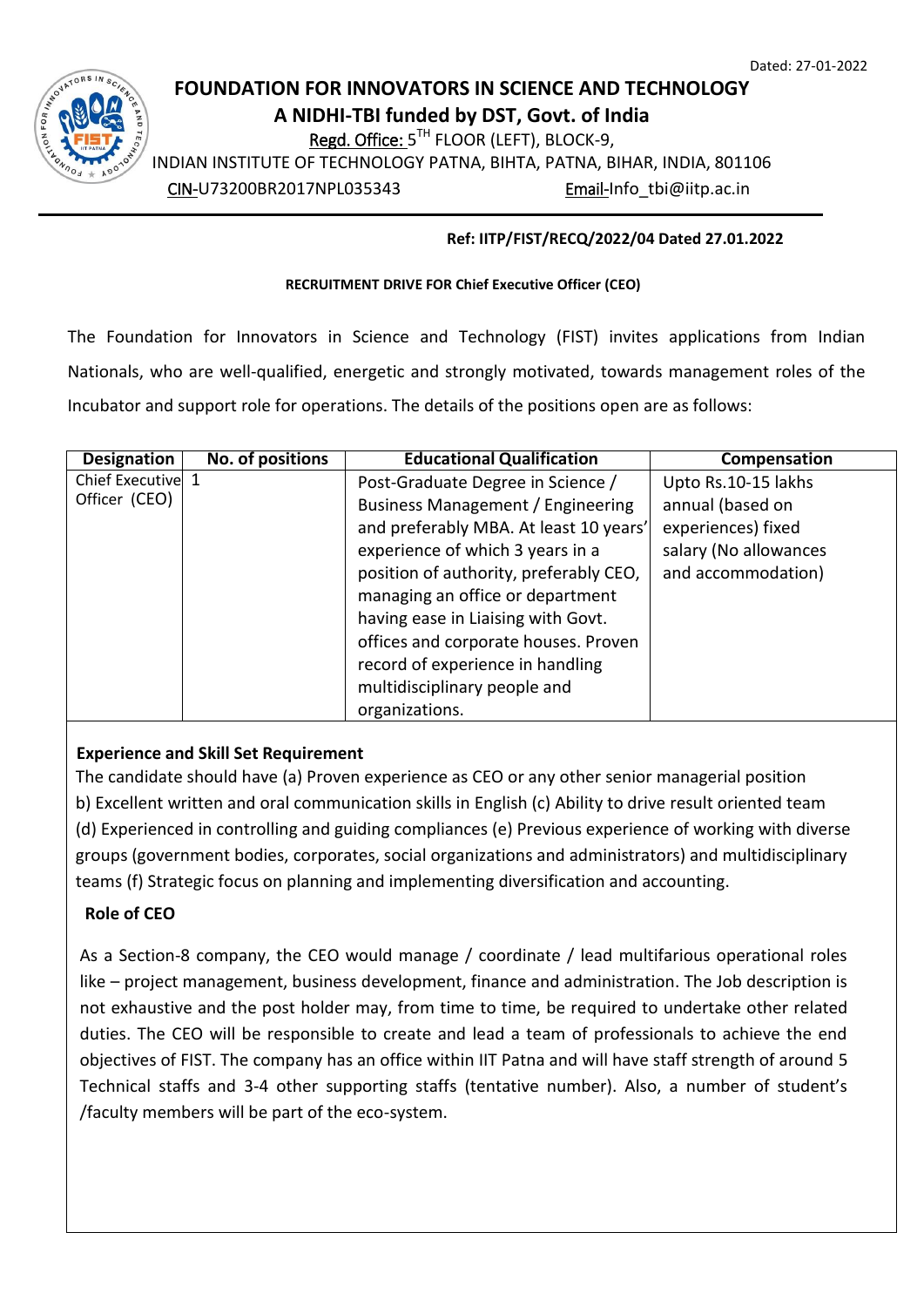## **Responsibilities**

- Being the founding CEO, define and build the core nucleus of the organization, structure, functioning processes in line with the purpose and vision of the hub.
- Build relationships with all stakeholders (professors, researchers from other Institutes/universities and research organizations in India and abroad, start-up companies, industries, etc.).
- Should be able to work with Board of Directors of the company and the Incubator Governing Body.
- Should be able to work with the staff to define mission, staff management, financial management, legal issues management, accountability, and effectiveness.
- Work effectively to generate and manage funds for the company in order to be selfsufficient as soon as possible.
- To assist the hub in approving allocation of funds to various joint projects with IIT Patna and also external joint projects, monitor progress of these projects and provide periodic reports to the FIST Board.
- Other related works assigned time to time by the Board of Directors.
- To carry out financial appraisal of projects
- To prepare/examine financial statements of the company and highlight achievements and failures and suggest course corrections
- To monitor Key Result Areas as defined by the Board
- To prepare agenda for Board meetings and circulate the same amongst board members sufficiently in advance

# **Age: Less than 50 years**

The above criteria may be relaxed for candidates with exceptional Qualification and experience.

**The position is purely temporary for a period of 1 year with provision for extension with up to 5-10% increment of salary based on performance or availability of funds for the project or till completion of the project, whichever is earlier. The service of the employee shall be liable to termination at any time by notice in writing given either by the employee to the Appointing Authority or by the Appointing Authority to the employee. The period of such notice shall be one month. Company may withdraw or discontinue any position any time.**

Interested aspirants may forward their details (application letter in support of the post along with CV and other documents as one PDF file) to info\_tbi@iitp.ac.in by **21/02/2022**. The few best candidates will be called for test/interaction/interview.

All candidates are also required to submit/ send the application form in prescribed format along with copies of documents proving eligibility and experience **BY HARD COPY** via registered/ speed post on or before **24-02-2022** to the address given below.